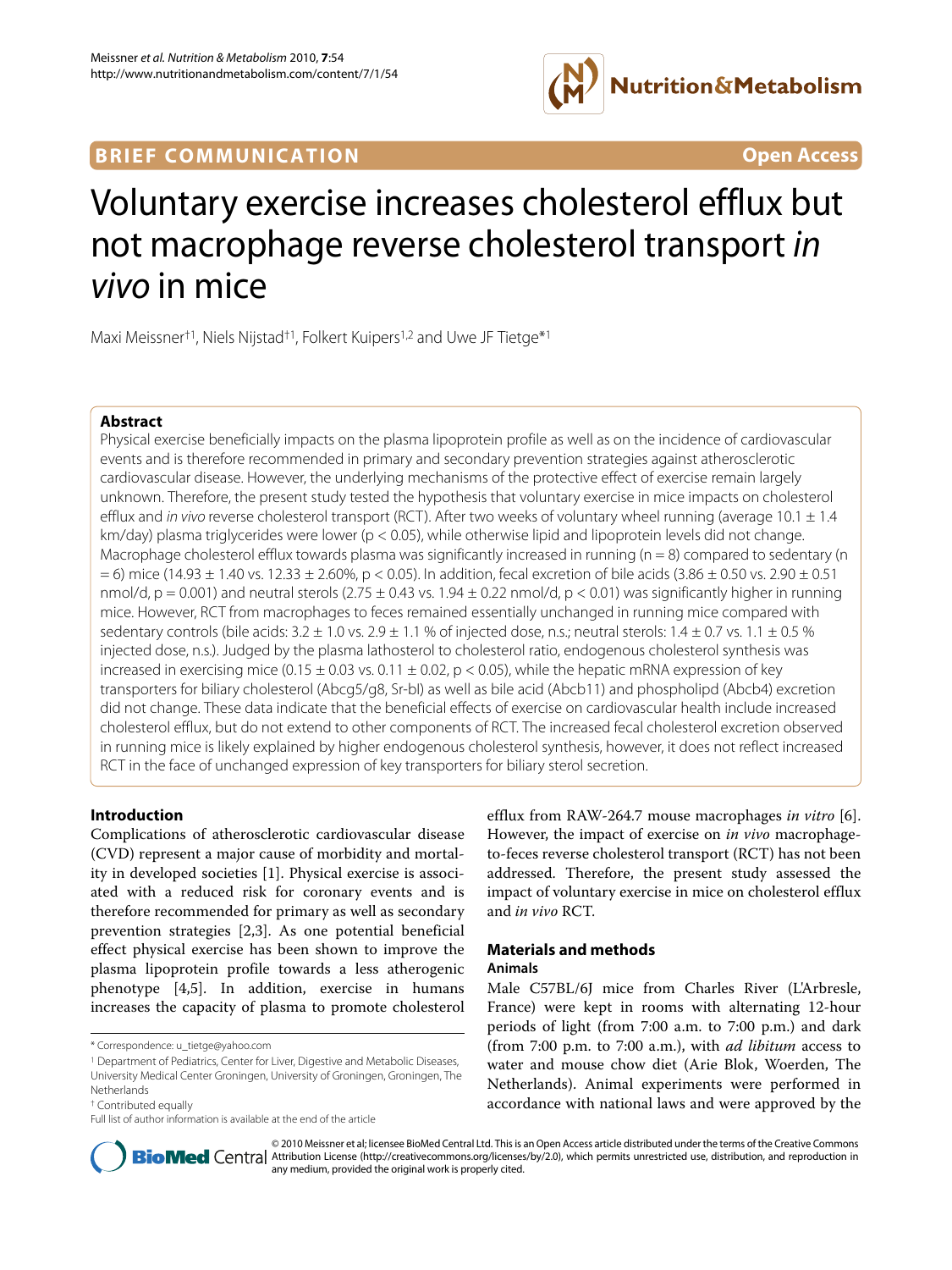responsible ethics committee of the University of Groningen.

#### **Voluntary cage wheel running experiments**

Twelve week old mice were individually housed in cages either equipped with an 11 cm steel running wheel continuously present in the cage (running group,  $n = 8$ ) or not (sedentary control group,  $n = 6$ ) [[7\]](#page-4-6). Distance covered and time of running were recorded daily during the two week experimental period with a digital cycling computer (K-13-TL SET-P3-NL, Xiron, The Netherlands).

#### **Cholesterol efflux and in vivo RCT**

Thioglycollate-elicited mouse peritoneal macrophages were harvested and cultured essentially as described [\[8](#page-4-7)]. Macrophages were loaded for 24 h with 50 μg/ml acetylated LDL and 3 μCi/ml 3H-cholesterol (Perkin Elmer, Boston, MA, USA) and equilibrated for 18 h in RPMI 1640 medium containing 1% penicillin/streptomycin and 2% bovine serum albumin (Sigma, St. Louis, MO, USA). For *in vitro* cholesterol efflux experiments, cells were incubated for 24 h with 1% of respective plasma samples (performed in triplicates). Efflux was determined as the percentage of label in the supernatant related to the total amount of label within medium and cells [[9\]](#page-5-0). For *in vivo* RCT two million labeled macrophages were injected intraperitoneally, blood samples were taken at 6, 24 and 48 h, feces collected for 48 h, and after 48 h livers were harvested (sacrifice by heart puncture under isoflurane anesthesia) and stored at -80°C until further analysis as previously published [\[9](#page-5-0)]. Plasma counts were assessed directly by liquid scintillation counting (Packard 1600CA Tri-Carb, Packard, Meriden, CT, USA). Counts within liver were determined following solubilization of the tissue (Solvable, Packard, Meriden, CT, USA) exactly as reported [\[10](#page-5-1)]. Fecal samples were dried, weighed and thoroughly ground. Aliquots were separated into bile acid and neutral sterol fractions as previously published [\[11](#page-5-2)]. Counts recovered from respective aliquots were related to the total amount of feces produced over 48 h. All obtained counts were expressed relative to the administered tracer dose.

# **Plasma lipid and lipoprotein analysis**

Plasma total cholesterol and triglycerides were measured enzymatically (Wako Pure Chemical Industries, Neuss, Germany). To determine plasma HDL cholesterol levels, apoB-containing lipoproteins were precipitated using 0.36% phosphotungstic acid (Sigma) and cholesterol content in the supernatant was determined as described above. Pooled plasma samples from mice of the same experimental group were subjected to fast protein liquid chromatography (FPLC) gel filtration using a Superose 6 column (GE Healthcare, Uppsala, Sweden) as described

[[10\]](#page-5-1). Samples were chromatographed at a flow rate of 0.5 ml/min, and fractions of 500μl each were collected. Individual fractions were assayed for cholesterol concentrations as described above. Plasma lathosterol levels relative to plasma cholesterol levels were measured by gas chromatography as described [\[12](#page-5-3)].

#### **Liver lipid analysis**

Liver lipids were extracted following the general procedure of Bligh and Dyer and were determined enzymatically using commercially available reagents (Wako Pure Chemical Industries, Neuss, Germany)[\[13](#page-5-4)].

#### **Analysis of gene expression by real-time quantitative PCR**

Total RNA from mouse livers was isolated using Trizol (Invitrogen), and real-time quantitative PCR was carried out on an ABI-Prism 7700 (Applied Biosystems, Foster City, CA, USA) sequence detector with the default settings [[14\]](#page-5-5). PCR primers and fluorogenic probes were designed with the Primer Express Software (Applied Biosystems). mRNA expression levels were calculated relative to the average of the housekeeping gene cyclophilin and further normalized to the relative expression levels of the respective controls.

#### **Statistical analysis**

Statistical analysis was carried out using the Statistical Package for the Social Sciences (SPSS, Inc., Chicago, IL, USA). Values are expressed as means ± SD. Student's *t* test was used to assess statistical differences between groups. Statistical significance for all comparisons was assigned at  $P < 0.05$ .

# **Results**

# **Voluntary exercise decreases hepatic cholesterol content, while plasma cholesterol levels remain unchanged**

Exercising mice ran almost exclusively during the dark cycle, on average  $356 \pm 52$  min/d thereby covering a distance of  $10.2 \pm 2.2$  km (average speed:  $1.78 \pm 0.18$  km/h). Plasma triglycerides were lower ( $p < 0.05$ ), while phospholipids, total, non-HDL and HDL cholesterol (table [1](#page-2-0)) and apoA-I (Western blot, data not shown) remained unchanged in response to exercise. FPLC analysis revealed a small decrease in the HDL and VLDL/LDL cholesterol peaks of running mice (Figure [1\)](#page-2-1). Running increased liver weight by  $12\%$  $12\%$  (p < 0.01, table 1), while hepatic cholesterol and triglyceride contents were decreased by  $14\%$  (p < 0.05) and  $42\%$  (p < 0.001), respectively.

# **Cholesterol efflux from macrophage foam cells towards plasma of running mice is increased**

Although plasma total cholesterol levels did not change and HDL cholesterol levels tended to be lower in running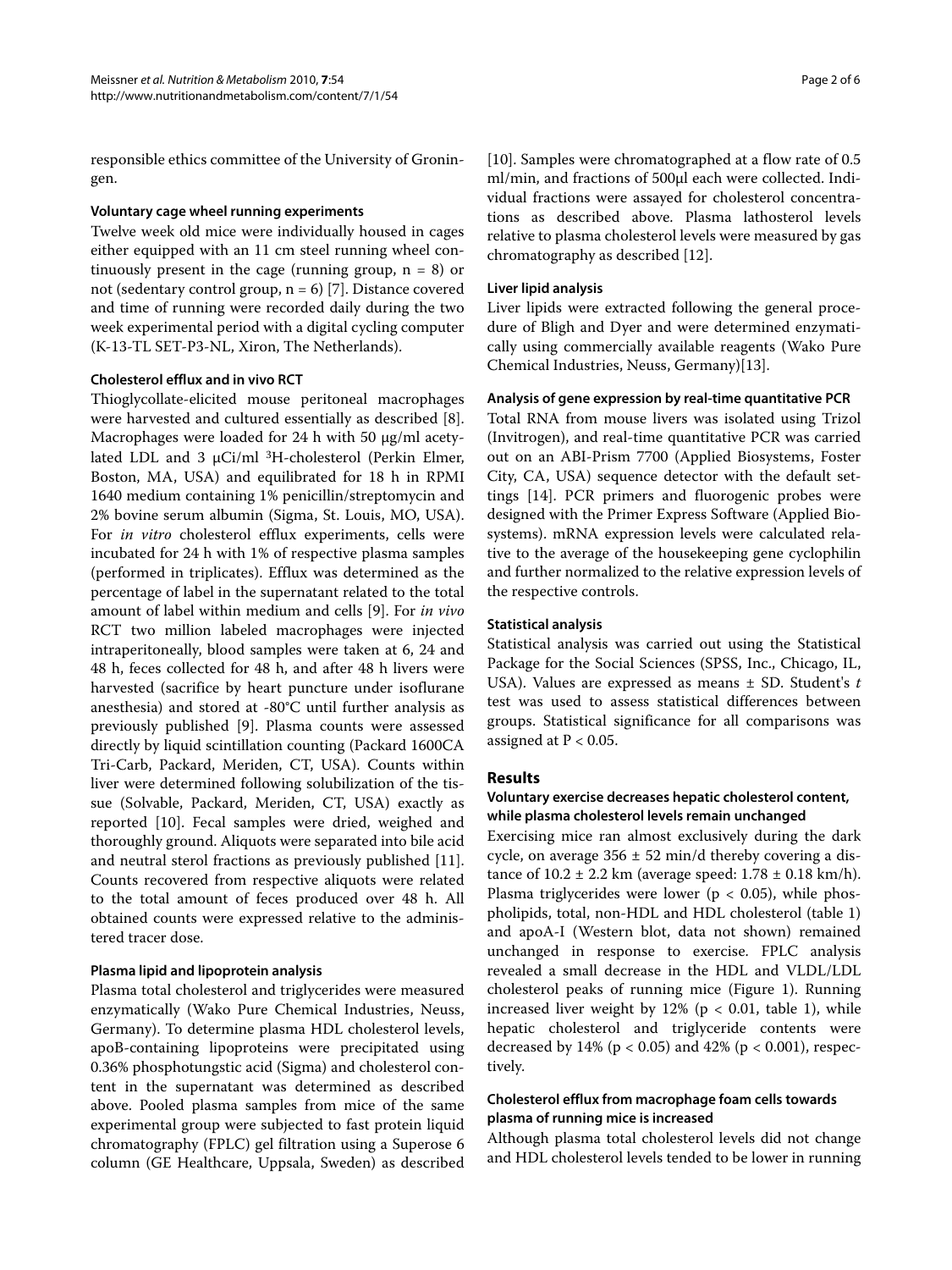#### <span id="page-2-0"></span>**Table 1: Plasma and liver lipids in running C57BL/6 mice compared with sedentary controls**

|                                    | Sedentary ( $n = 6$ ) | Running $(n = 7)$ |
|------------------------------------|-----------------------|-------------------|
| <b>PLASMA LIPIDS</b>               |                       |                   |
| Total cholesterol (mg/dl)          | $85 \pm 3$            | $78 + 7$          |
| HDL cholesterol (mg/dl)            | $56 \pm 5$            | $49 \pm 6$        |
| Non-HDL cholesterol (mg/dl)        | $29 + 4$              | $29 + 6$          |
| Triglycerides (mg/dl)              | $68 \pm 20$           | $44 \pm 16*$      |
| Phospholipids (mg/dl)              | $182 + 7$             | $155 \pm 23$      |
| MORPHOLOGICAL DATA                 |                       |                   |
| Body weight (g)                    | $22.2 \pm 1.1$        | $21.8 \pm 1.3$    |
| Liver weight (g)                   | $0.98 \pm 0.06$       | $1.1 \pm 0.06$ ** |
| Liver weight (% of body<br>weight) | $4.4 \pm 0.2$         | $5.0 \pm 0.3$ **  |
| Food intake (q/d)                  | $4.1 \pm 0.3$         | $5.4 \pm 0.5***$  |
| <b>LIVER LIPIDS</b>                |                       |                   |
| Total cholesterol (µmol/q)         | $7.3 \pm 0.8$         | $6.3 \pm 0.7$     |
| Free cholesterol (µmol/q)          | $6.6 \pm 0.8$         | $5.6 \pm 0.7*$    |
| Cholesterol esters (µmol/q)        | $0.7 \pm 0.3$         | $0.6 \pm 0.1$     |
| Triglycerides (µmol/g)             | $24.3 \pm 3.6$        | $14.0 \pm 2.3***$ |
| Phospholipids (µmol/q)             | $37.8 \pm 5.5$        | $33.3 \pm 5.3$    |

Values are means ± SD determined after 2 weeks of voluntary wheel running exercise. Significant differences from sedentary mice are indicated as: \*  $p < 0.05$ ; \*\*  $p < 0.01$ ; \*\*\*  $p < 0.001$ .

mice, *in vitro* cholesterol efflux towards plasma of the running mice was significantly increased ( $p < 0.001$ , Figure [2](#page-2-2)). This effect was consistent independent of the blood sampling time from these mice, either directly after (a.m.) or before (p.m.) the running period.

**Macrophage-to-feces RCT is unchanged in exercising mice** Next, *in vivo* RCT experiments were performed. 3H-cholesterol originating from macrophages was unchanged in plasma comparing running with sedentary mice as were counts within liver (Figure [3](#page-3-0)). Daily feces production (871  $\pm$  97 vs. 616  $\pm$  54 mg/d, p < 0.001) and mass fecal excretion of bile acids  $(3.86 \pm 0.50 \text{ vs. } 2.90 \pm 0.51 \text{ nmol/d}, p =$ 0.001) and neutral sterols  $(2.70 \pm 0.25 \text{ vs. } 1.90 \pm 0.39)$ nmol/d,  $p < 0.01$ ) were increased in the running group. However, fecal excretion of 3H-cholesterol tracer originating from macrophages, reflecting completed RCT, remained unchanged both within neutral sterols and bile acids (Figure [3](#page-3-0)). In support of these physiological data, also the mRNA expression of several transporters critical for the biliary secretion of cholesterol (Abcg5/g8, Sr-bI), bile acids (Abcb11) and phospholipids (Abcb4) remained

<span id="page-2-1"></span>

**Figure 1 FPLC cholesterol profiles in sedentary (SED) and exercis**ing mice (RUN). Pooled plasma samples were subjected to gel filtration using a superose 6 column and cholesterol levels within each fraction were determined as described in materials and methods.

<span id="page-2-2"></span>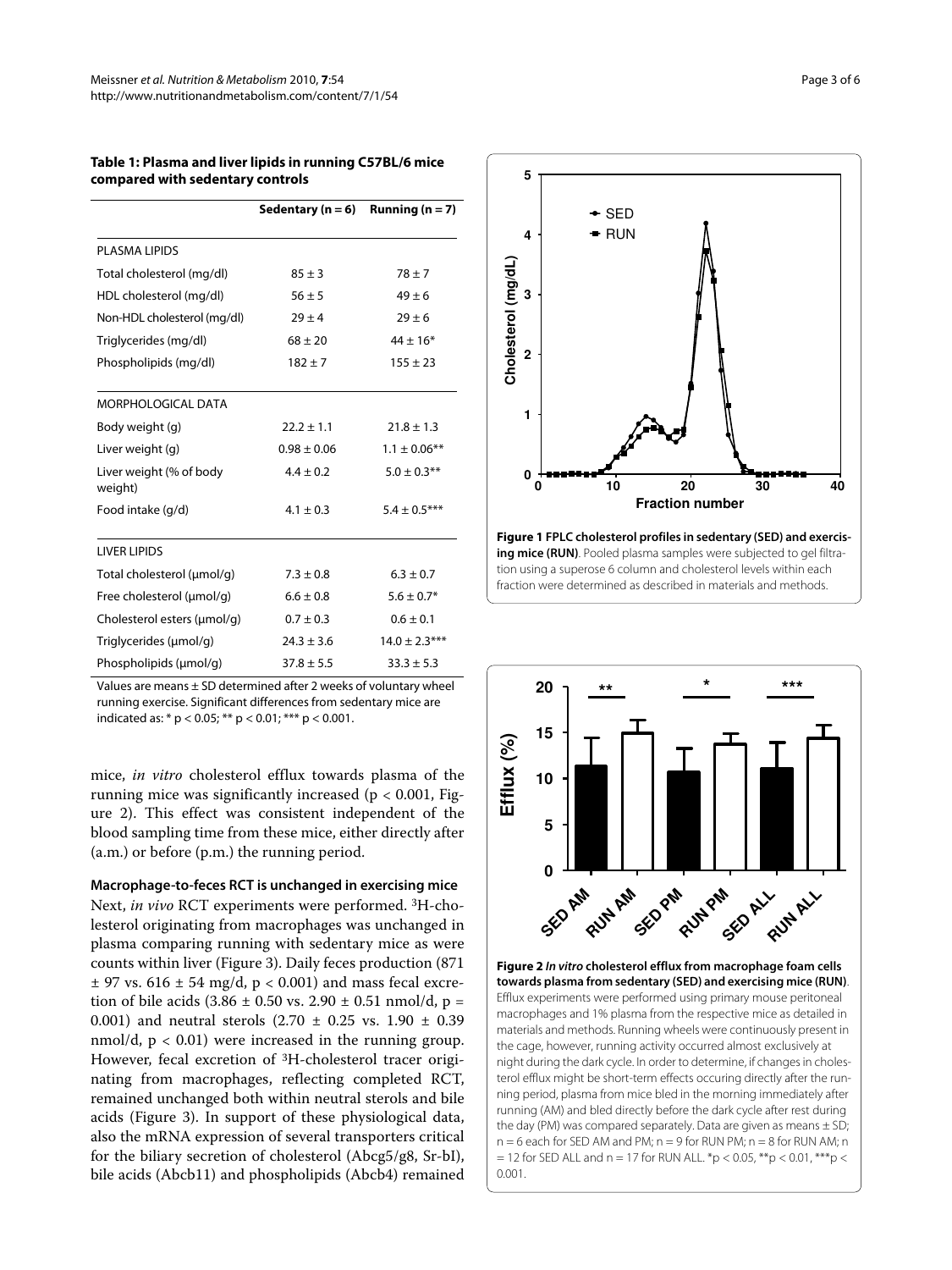<span id="page-3-0"></span>

plasma, (B) tracer recovery within liver at the 48 h time point, (C) tracer level within fecal bile acids (BA) after 48 h, (D) tracer recovery within fecal neutral sterols (NS) after 48 h. Data are expressed as percentage of the injected tracer dose and are given as means  $\pm$  SD.

unchanged (table 2). The plasma lathosterol/cholesterol ratio as a measure of endogenous cholesterol synthesis was significantly higher in the running mice (Figure [4](#page-4-8)) indicating that the increased amount of fecal sterols secreted in this group is rather originating from increased cholesterol synthesis than reflecting increased RCT.

# **Discussion**

The results of this study demonstrate that voluntary exercise in mice increases the efflux capacity of plasma despite a tendency towards decreased plasma HDL cholesterol levels, but does not alter macrophage-to-feces RCT. To the best of our knowledge this is the first study investigating a potential impact of exercise on *in vivo* RCT. While the beneficial effects of exercise on cardiovascular health have long been noted and exercise has been implemented in the recommendations for primary as well as secondary prevention strategies [\[3](#page-4-2)], the precise underlying mechanism for exercise decreasing CVD risk has not been fully elucidated thus far. It has been noted that aerobic capacity training decreases markers of inflammation and oxidative stress as well as blood pressure levels over time [\[3](#page-4-2)[,15](#page-5-6)-[20\]](#page-5-7), while acute endurance exercise such as marathon running is associated with increased oxidative stress and a pro-inflammatory response [[21,](#page-5-8)[22\]](#page-5-9). As a further beneficial effect of exercise in humans increased plasma HDL cholesterol levels and an increased capacity of plasma from exercising individuals to stimulate cholesterol efflux from macrophage foam cells *in vitro* has been noted [[6\]](#page-4-5). These results have been related to an increased plasma level of preβ-HDL particles in trained individuals [\[23](#page-5-10)[,24](#page-5-11)]. Our study confirmed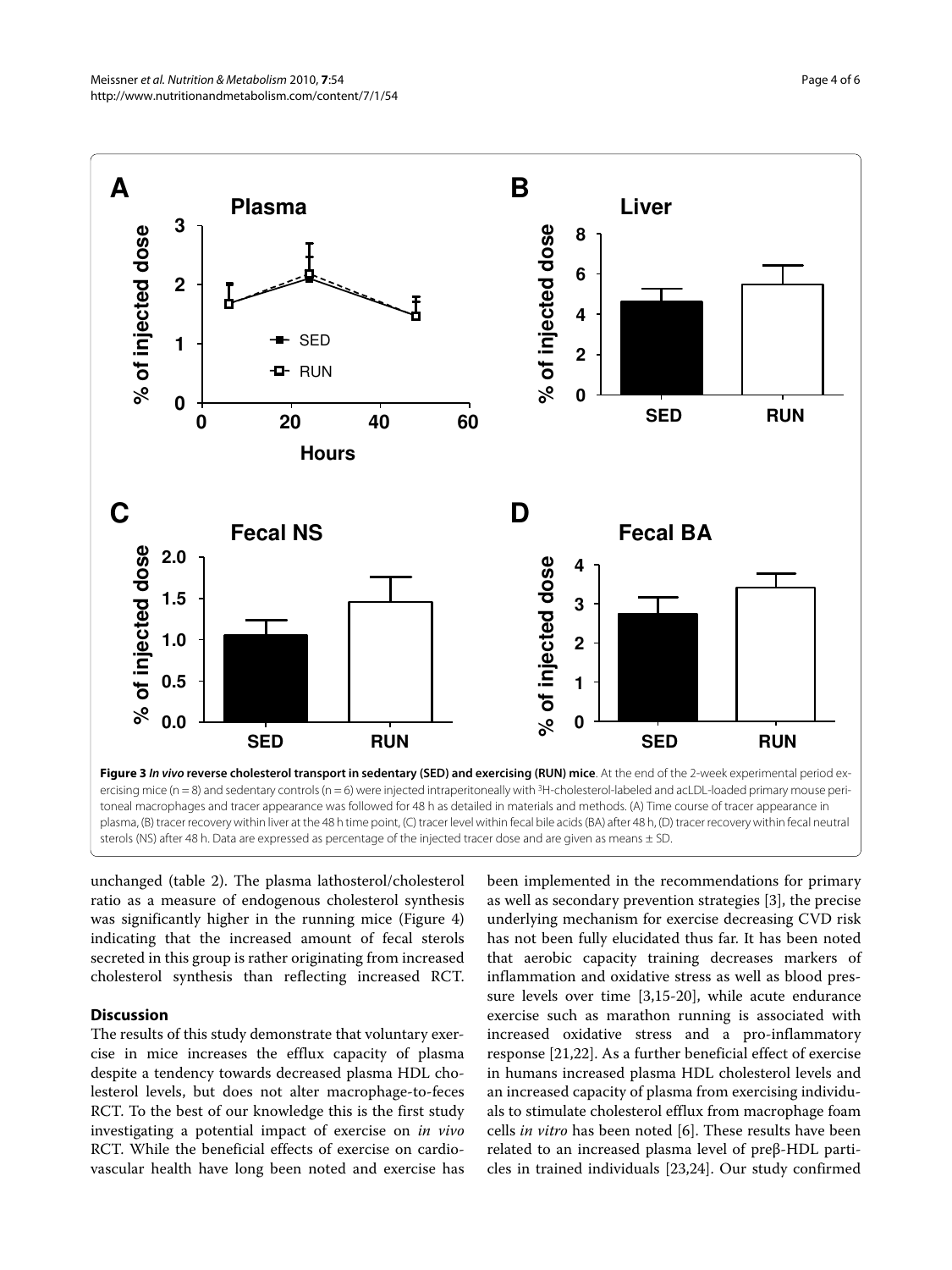#### **Table 2: Hepatic gene expression levels in running C57BL/6 mice compared with sedentary controls**

|        | Sedentary ( $n = 6$ ) | Running ( $n = 7$ ) |
|--------|-----------------------|---------------------|
| Abcg5  | $1.00 \pm 0.3$        | $1.2 \pm 0.3$       |
| Abcg8  | $1.00 \pm 0.2$        | $1.3 \pm 0.3$       |
| Sr-hl  | $1.00 \pm 0.1$        | $1.0 \pm 0.2$       |
| Abcb11 | $1.00 \pm 0.1$        | $1.1 \pm 0.2$       |
| Ahch4  | $1.00 \pm 0.2$        | $1.1 \pm 0.2$       |

mRNA expression levels were determined by real-time quantitative PCR in livers of C57BL/6 mice after 2 weeks of voluntary wheel running exercise compared with sedentary controls. Results are normalized to the expression of the housekeeping gene cyclophilin and are expressed relative to the respective controls. Data are given as means  $\pm$  SD.

the efflux data in a mouse model of voluntary endurance exercise, while in contrast to the human situation plasma HDL cholesterol levels rather had a tendency to be lower in exercising mice. The increase in cholesterol efflux *in vitro* was not reflected by altered plasma counts in the *in vivo* RCT experiment, likely since these represent the net balance between efflux and removal from the plasma compartment. Interestingly, feces production was increased in exercising mice, which also mirrors the human situation [[25](#page-5-12)]. In addition, fecal mass secretion of bile acids and neutral sterols was significantly elevated in response to exercise, which in our interpretation reflects increased endogenous hepatic cholesterol synthesis. In humans one study reported a non-significant 63% increase in endogenous cholesterol synthesis using the deuterium incorporation method [\[26](#page-5-13)], while another study detected no difference in plasma lathosterol levels in response to exercise training [[27\]](#page-5-14). Since RCT in

<span id="page-4-8"></span>

**Figure 4 Effect of two week voluntary wheel running on the plasma lathosterol/cholesterol ratio as marker of endogenous cholesterol synthesis in exercising mice (RUN, n = 8) and sedentary controls (SED, n = 6)**. Plasma cholesterol and lathosterol levels were determined by gas chromatography as detailed in materials and methods. Data are given as means  $\pm$  SD,  $*$ p < 0.05.

humans differs in several aspects from mice (e.g. by the expression of CETP), studies on the impact of exercise on RCT in humans will be interesting to perform, once an integrated experimental system for these types of studies becomes available.

#### **Competing interests**

The authors declare that they have no competing interests.

#### **Authors' contributions**

MM and NN were involved in the acquisition and analysis of the data, participated in the design of the study and drafted the manuscript. FK contributed to interpretation of the data and critical revision of the manuscript. UJFT conceived of the study, participated in its design and coordination, and critically revised the manuscript. All authors read and approved the final manuscript.

#### **Acknowledgements**

This work was supported by grants from the Netherlands Organization for Scientific Research (NWO, VIDI Grant 917-56-358 to U.J.F.T.) and by GECKO (to F.K. and U.J.F.T.

#### **Author Details**

1Department of Pediatrics, Center for Liver, Digestive and Metabolic Diseases, University Medical Center Groningen, University of Groningen, Groningen, The Netherlands and 2Department of Laboratory Medicine, University Medical Center Groningen, University of Groningen, Groningen, The Netherlands

#### Received: 27 January 2010 Accepted: 1 July 2010 Published: 1 July 2010

#### **References**

- <span id="page-4-0"></span>1. Lloyd-Jones D, Adams R, Carnethon M, De Simone G, Ferguson TB, Flegal K, Ford E, Furie K, Go A, Greenlund K, Haase N, Hailpern S, Ho M, Howard V, Kissela B, Kittner S, Lackland D, Lisabeth L, Marelli A, McDermott M, Meigs J, Mozaffarian D, Nichol G, O'Donnell C, Roger V, Rosamond W, Sacco R, Sorlie P, Stafford R, Steinberger J, et al.: Heart disease and stroke statistics--2009 update: a report from the American Heart Association Statistics Committee and Stroke Statistics Subcommittee**.** Circulation 2009, 119:480-486.
- <span id="page-4-1"></span>2. Deedwania P, Kosiborod M, Barrett E, Ceriello A, Isley W, Mazzone T, Raskin P: Hyperglycemia and acute coronary syndrome: a scientific statement from the American Heart Association Diabetes Committee of the Council on Nutrition Physical Activity and Metabolism**.** Anesthesiology 2008, 109:14-24.
- <span id="page-4-2"></span>3. Thompson PD, Buchner D, Pina IL, Balady GJ, Williams MA, Marcus BH, Berra K, Blair SN, Costa F, Franklin B, Fletcher GF, Gordon NF, Pate RR, Rodriguez BL, Yancey AK, Wenger NK: Exercise and physical activity in the prevention and treatment of atherosclerotic cardiovascular disease: a statement from the Council on Clinical Cardiology (Subcommittee on Exercise Rehabilitation, and Prevention) and the Council on Nutrition Physical Activity and Metabolism (Subcommittee on Physical Activity)**.** Circulation 2003, 107:3109-3116.
- <span id="page-4-3"></span>4. Leon AS, Sanchez OA: Response of blood lipids to exercise training alone or combined with dietary intervention. Med Sci Sports Exerc 2001, 33:S502-S515.
- <span id="page-4-4"></span>5. Leon AS, Rice T, Mandel S, Despres JP, Bergeron J, Gagnon J, Rao DC, Skinner JS, Wilmore JH, Bouchard C: Blood lipid response to 20 weeks of supervised exercise in a large biracial population: the HERITAGE Family Study**.** Metabolism 2000, 49:513-520.
- <span id="page-4-5"></span>6. Olchawa B, Kingwell BA, Hoang A, Schneider L, Miyazaki O, Nestel P, Sviridov D: Physical fitness and reverse cholesterol transport**.** Arterioscler Thromb Vasc Biol 2004, 24:1087-1091.
- <span id="page-4-6"></span>7. Allen DL, Harrison BC, Maass A, Bell ML, Byrnes WC, Leinwand LA: Cardiac and skeletal muscle adaptations to voluntary wheel running in the mouse**.** J Appl Physiol 2001, 90:1900-1908.
- <span id="page-4-7"></span>8. Tietge UJF, Pratico D, Ding T, Funk CD, Hildebrand RB, Van Berkel T, Van Eck M: Macrophage-specific expression of group IIA sPLA2 results in accelerated atherogenesis by increasing oxidative stress**[.](http://www.ncbi.nlm.nih.gov/entrez/query.fcgi?cmd=Retrieve&db=PubMed&dopt=Abstract&list_uids=15897607)** J Lipid Res 2005, 46:1604-1614.